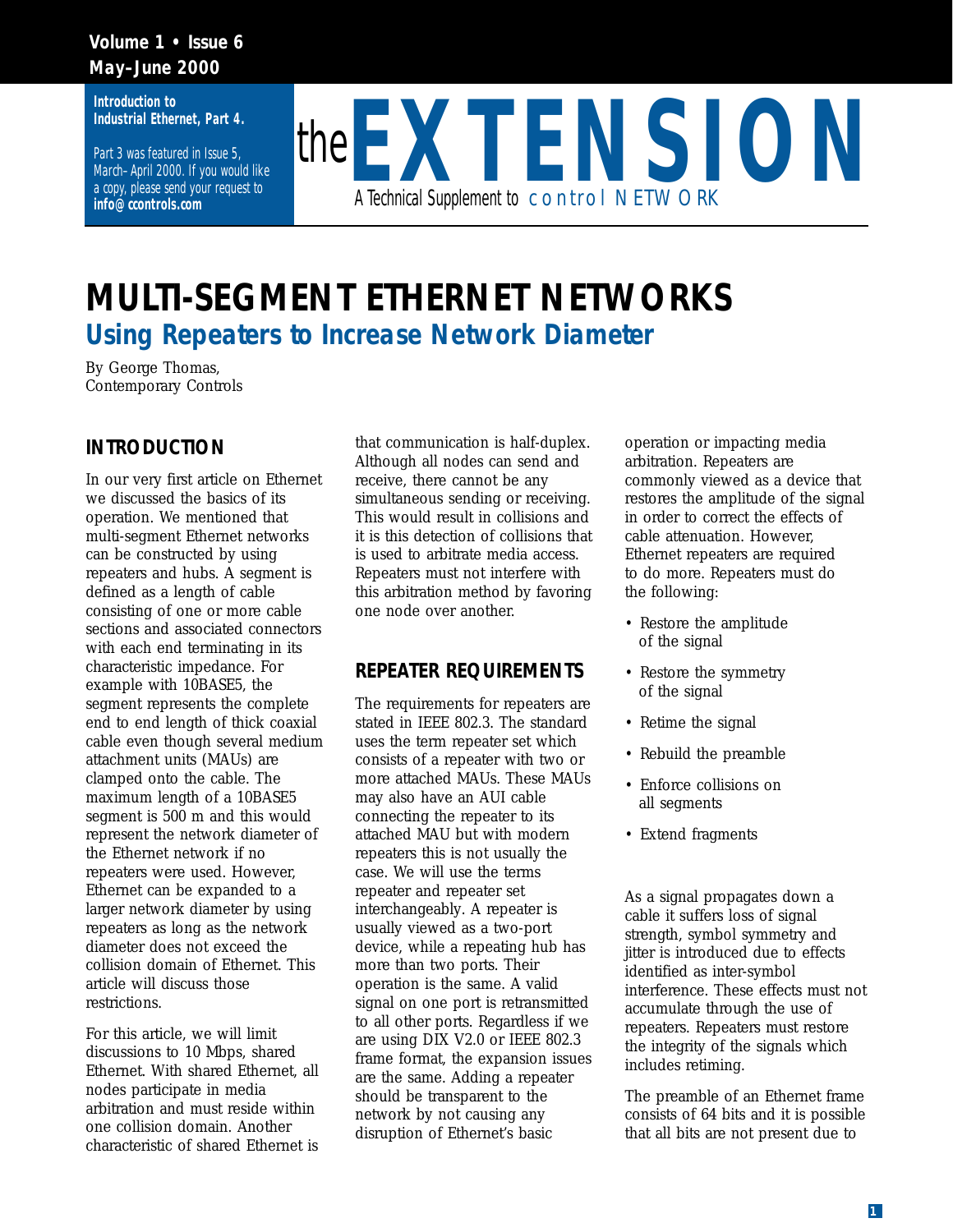transceiver startup delays. The repeater must count the bits in the incoming preamble and insert bits if any are missing. This means that the repeater must have a first-infirst out (FIFO) buffer in order to accomplish this. All repeated ports will have the proper 64-bit preamble.

Preamble regeneration should not be confused with packet store and forwarding. According to the standard, repeaters are not allowed to store and forward. Bridges and routers provide this functionality, not repeaters.

Ethernet relies upon collision sensing as it arbitrates access to the cable. Repeaters must reinforce the detection of a collision by asserting the same collision signal on all ports. It does this by sending out a 32-bit jam signal. If the collision was sensed during the 64-bit preamble, the preamble is still repeated but a 32-bit jam signal is appended in order that all ports see a minimum of 96 bits for proper collision detection by devices connected to the ports. This is called fragment extension.

### **NETWORK DIAMETER LIMITATION**

Repeaters can be connected in series (cascaded) in order to increase the network diameter but there are restrictions. As mentioned before, repeaters must reinforce collision detection but if the network diameter exceeds a single collision domain, unreliable operation will result. The maximum collision diameter is determined by the round-trip time of a signal propagating between the two furthest nodes. This time cannot exceed 575 bits (57.5µs at 10 Mbps).

Repeaters impact the maximum collision diameter since they

contribute data latency due to their electronics. The IEEE 802.3 standard does an exhaustive study on all contributors of data latency including cables, transceivers and the like. These values formulate the rules that govern the number of repeaters that can be cascaded.

# **APPROACH 1**

There are two approaches that can be used to calculate the number of repeaters. Approach 1 is more of the "cookbook" approach while approach 2 is the more analytical. It would be nice to have simple cabling rules for expanding an Ethernet network but unfortunately that is not the case. Here are the rules for approach 1:

• The transmission path permitted between any two DTEs may consist of up to five segments, four repeater sets (including optional AUIs), two MAUs, and two AUIs.

A DTE is data terminal equipment which is either the source or destination of the traffic. A repeater set is actually a repeater with two attached medium attachment units (MAUs). An AUI is an attachment unit interface which is required if external MAUs are being used. With this rule the two MAUs and the two AUIs are reserved for the DTEs. The repeater sets, by definition, have their own MAUs.

• When a transmission path consists of four repeaters and five segments, up to three of the segments may be mixing and the remainder must be link segments. When five segments are present, each fiber optic link segment shall not exceed 500m.

A mixing segment is actually a bus segment such as 10BASE2 or 10BASE5. A link segment consists of only two MAUs and is capable of full-duplex operation (10BASE-FL and 10BASE-T qualify). Notice that although 10BASE-FL is capable of achieving a 2km segment length, it is limited to 500m under the above conditions. Figure 1 shows this situation. Notice that the maximum segment length for 10BASE2, 10BASE5 and 10BASE-T can be achieved. Only the 10BASE-FL segment length is restricted. This rule says that you cannot have an all coaxial system when using four repeaters; however, an all fiber or all twisted-pair network is possible using four repeaters.

- When a transmission path consists of three repeater sets and four segments, the following restrictions apply:
	- The inter-repeater fiber segment can now be 1000m.
	- The end fiber segments (connected to DTEs) can be 400m.
	- All segments can be mixing.



**Figure 1.** *Good example of 5-4-3 rule. Notice the distance limitation on the fiber segments.*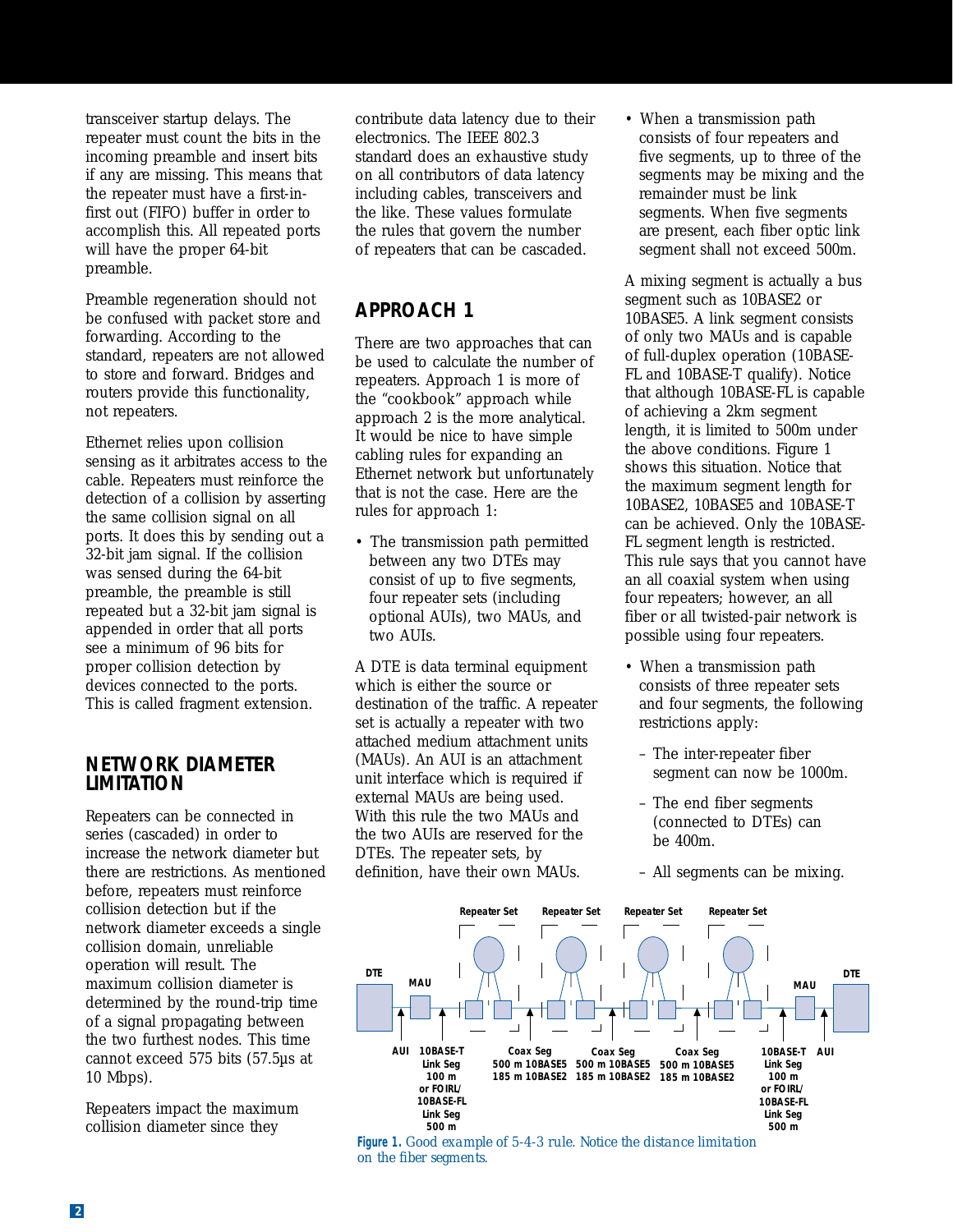

**Figure 2.** *Approach 2 uses this path model.*

An all coaxial network can be created when using three repeaters, and it appears that an all fiber system can extend to 2800 meters.

## *5-4-3 Rule*

The above rules have lead to a simplified procedure for creating multi-segment Ethernet networks called the 5-4-3 rule. In the 5-4-3 rule, a total of five segments can exist connected by four repeaters as long as no more than three are bus segments. This is a very simple rule and it does not address the three, two or one repeater configuration. The rule also does not address the maximum allowable segment length under the varying conditions. In general, fiber segments are limited when using multiple repeaters. For these special situations, approach 2 should be used to determine if the proposed expansion method will not exceed the limit of the collision domain.

## **APPROACH 2**

For a detailed analysis on the restrictions for cascading hubs, approach 2 can be used. With this approach two parameters are calculated. First the worst case round trip delay is calculated. Second the interframe gap (IFG) shrinkage is calculated. The IEEE 802.3 standard provides tables for these calculations. This approach is used for situations not covered in

the more generalized approach number 1.

The model used consists of two DTEs interconnected by repeaters as shown in figure 2. There is a left end DTE and a right end DTE. The middle segments are for the repeaters. The round-trip bit times for all devices can be found in the table. This calculation is done first. The total round trip delay of all devices or components cannot exceed 575 bit times. This number is based upon the 64-bit preamble followed by 511 bits of frame. You should include some margin and the standard recommends not exceeding 572. Some technical references will say the limit is actually 512 bit times since this is the slot time. This ignores the 64 bit preamble. IEEE 802.3 considers the preamble as well. For a more conservative approach, simply use 512 bit times. Table 1 provides a listing of segment delay values (SDV) for the various media.

As an example let us assume an all twisted-pair network consisting of six segments and five repeaters. Since both ends are 10BASE-T segments, there is no significance to left end and right end. If the end segments are indeed different, you would need to do the calculation twice since the left and right end delays are different. Use the worst case calculation.

For our example, we want to use the maximum allowable segment length of 100 meters. Therefore, from the chart select 26.55 and 176.3 for the ends and 53.3 for the four mid-segments. Adding them all up yields 416.05 which is less than the 572 limit. There seems to be much margin. If you do not use the maximum length of the segments in the calculation, you will need to calculate the actual delay value for a particular length of cable using the following equation:  $SDV = Base + [Length *$ (RT delay/meter)].

The next calculation is to determine the IFG shrinkage. As frames are processed through repeaters, there may be loss of bits that must be compensated for by the repeaters. The result is that the time between frames might be reduced below the minimum stated in the standard. Therefore, a path variability value (PVV) calculation

| <b>Segment type</b>      | <b>Max</b><br>length | Left end    |            | Mid-segment |            | <b>Right end</b> |            | RT delay/ |
|--------------------------|----------------------|-------------|------------|-------------|------------|------------------|------------|-----------|
|                          |                      | <b>Base</b> | <b>Max</b> | <b>Base</b> | <b>Max</b> | <b>Base</b>      | <b>Max</b> | meter     |
| 10BASE5 Coax             | 500                  | 11.75       | 55.05      | 46.5        | 89.8       | 169.5            | 212.8      | 0.0866    |
| 10BASE2 Coax             | 185                  | 11.75       | 30.731     | 46.5        | 65.48      | 169.5            | 188.48     | 0.1026    |
| <b>FOIRL</b>             | 1000                 | 7.75        | 107.75     | 29          | 129        | 152              | 252        | 0.1       |
| <b>10BASE-T</b>          | 100                  | 15.25       | 26.55      | 42          | 53.3       | 165              | 176.3      | 0.113     |
| <b>10BASE-FP</b>         | 1000                 | 11.25       | 111.25     | 61          | 161        | 183.5            | 284        | 0.1       |
| <b>10BASE-FB</b>         | 2000                 | N/A         | N/A        | 24          | 224        | N/A              | N/A        | 0.1       |
| <b>10BASE-FL</b>         | 2000                 | 12.25       | 212.25     | 33.5        | 233.5      | 156.5            | 356.5      | 0.1       |
| <b>Excess length AUI</b> | 48                   | 0           | 4.88       | $\mathbf 0$ | 4.88       | $\mathbf 0$      | 4.88       | 0.1026    |

**Table 1.** *Segment round-trip delay values in bit times.*